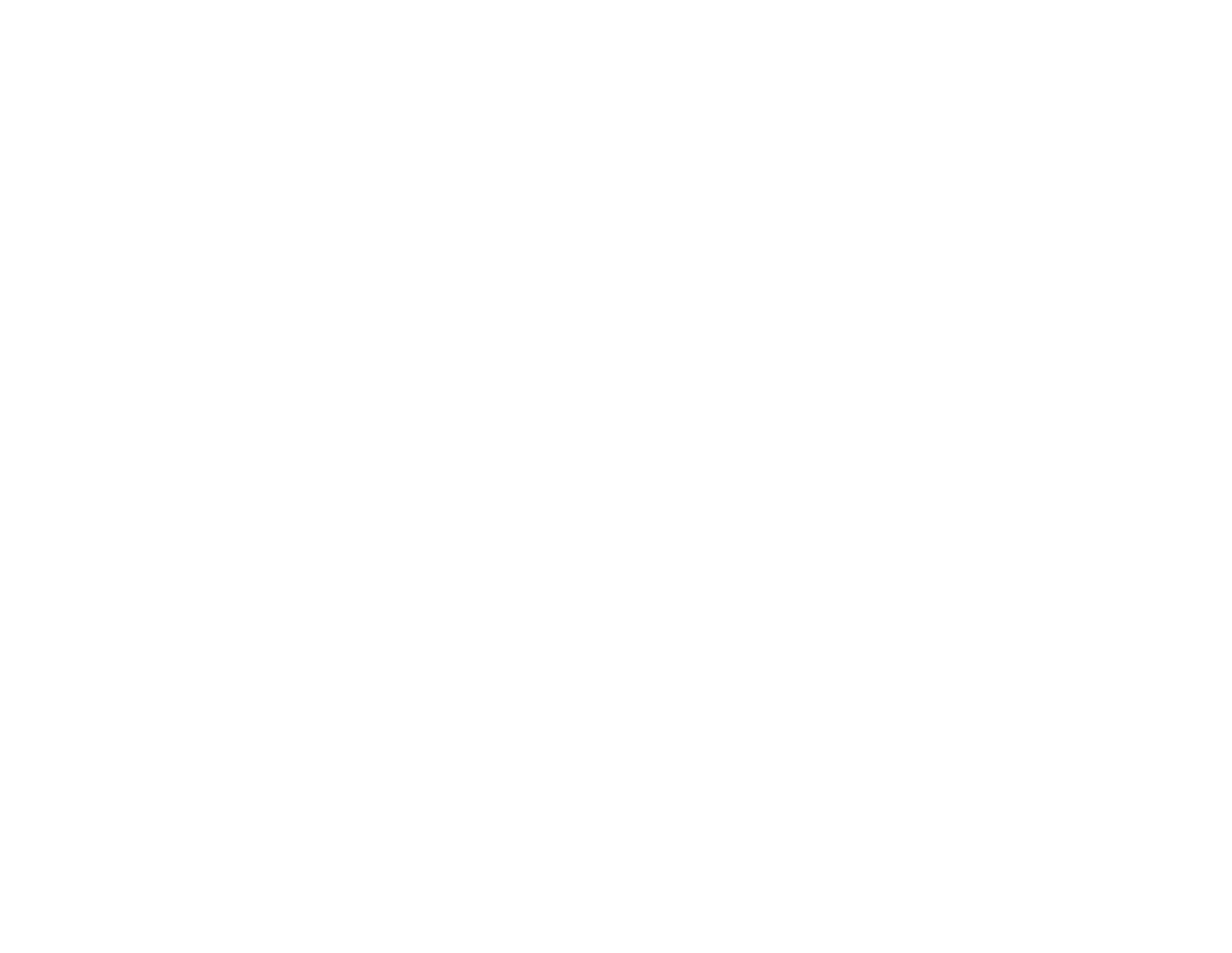## RFB 2020-143 ANNUAL CONTRACT FOR C-CURE ACCESS CONTROL SYSTEM MAINTENANCE REPAIR & EQUIPMENT PURCHASE

| <b>Primary = Video Tronix Inc. DBA VTI</b><br><b>Security</b><br>Secondary = Integrated Access Systems |                                                    |              | <b>Allied Universal Technology</b><br>Services |                  |           |                   | <b>Convergint Technologies LLC</b> |                  |              |           |  |  |
|--------------------------------------------------------------------------------------------------------|----------------------------------------------------|--------------|------------------------------------------------|------------------|-----------|-------------------|------------------------------------|------------------|--------------|-----------|--|--|
|                                                                                                        |                                                    |              | Carrollton, TX                                 |                  |           |                   | Schaumburg, IL                     |                  |              |           |  |  |
|                                                                                                        |                                                    |              |                                                | HUB:             | <b>No</b> |                   |                                    | HUB:             | <b>No</b>    |           |  |  |
|                                                                                                        |                                                    |              | Yes<br>Co-Op:                                  |                  |           |                   | Co-Op:                             |                  |              | Yes       |  |  |
| Item<br>Item<br>Qty                                                                                    |                                                    |              |                                                | Unit             |           | Extended          | Unit                               |                  |              | Extended  |  |  |
| SECTION I: ANNUAL MAINTENANCE AGREEMENT FOR ALL BUILDINGS - ATTACHMENT A                               |                                                    |              |                                                |                  |           |                   |                                    |                  |              |           |  |  |
| $\mathbf{1}$                                                                                           | <b>Annual Maintenance</b>                          | $\mathbf{1}$ |                                                | \$628,361.00     |           | \$628,361.00      |                                    | \$804,029.00     | \$804,029.00 |           |  |  |
| <b>TOTAL SECTION I: ANNUAL</b><br>MAINTENANCE LUMP SUM                                                 |                                                    |              |                                                | \$<br>628,361.00 |           |                   |                                    | \$<br>804,029.00 |              |           |  |  |
| <b>SECTION II: EQUIPMENT REPAIR SERVICE</b>                                                            |                                                    |              |                                                |                  |           |                   |                                    |                  |              |           |  |  |
|                                                                                                        | Percent Discount off List<br>(equipment purchases) |              |                                                | 28%              |           |                   |                                    | 29%              |              |           |  |  |
|                                                                                                        | Standard Call - Max.On-Site<br>Response in Hours   |              | 2 Hour(s)                                      |                  |           | 16 business Hours |                                    |                  |              |           |  |  |
|                                                                                                        | Emergency Call - Max.On-<br>Site Response in Hours |              |                                                | 2 Hour(s)        |           |                   | 4 Hour(s)                          |                  |              |           |  |  |
| $\overline{2}$                                                                                         | <b>Regular Hourly Rate</b>                         | 80           | \$                                             | 125.00           | \$        | 10,000.00         | $\mathfrak{S}$                     | 134.25           | \$           | 10,740.00 |  |  |
| 3                                                                                                      | Non-Regular Hourly Rate                            | $\mathbf{1}$ | \$                                             | 188.00           | \$        | 188.00            | $\mathfrak{S}$                     | 201.38           | \$           | 201.38    |  |  |
| $\overline{4}$                                                                                         | Holiday/Weekend Hourly Rate                        | $\mathbf{1}$ | \$                                             | 250.00           | \$        | 250.00            | \$                                 | 268.50           | \$           | 268.50    |  |  |
| TOTAL SECTION II: EQUIPMENT REPAIR<br><b>SERVICE</b>                                                   |                                                    |              |                                                | \$<br>10,438.00  |           |                   |                                    | \$<br>11,209.88  |              |           |  |  |
| <b>BID TOTAL</b>                                                                                       |                                                    |              |                                                | \$<br>638,799.00 |           |                   |                                    | \$<br>815,238.88 |              |           |  |  |